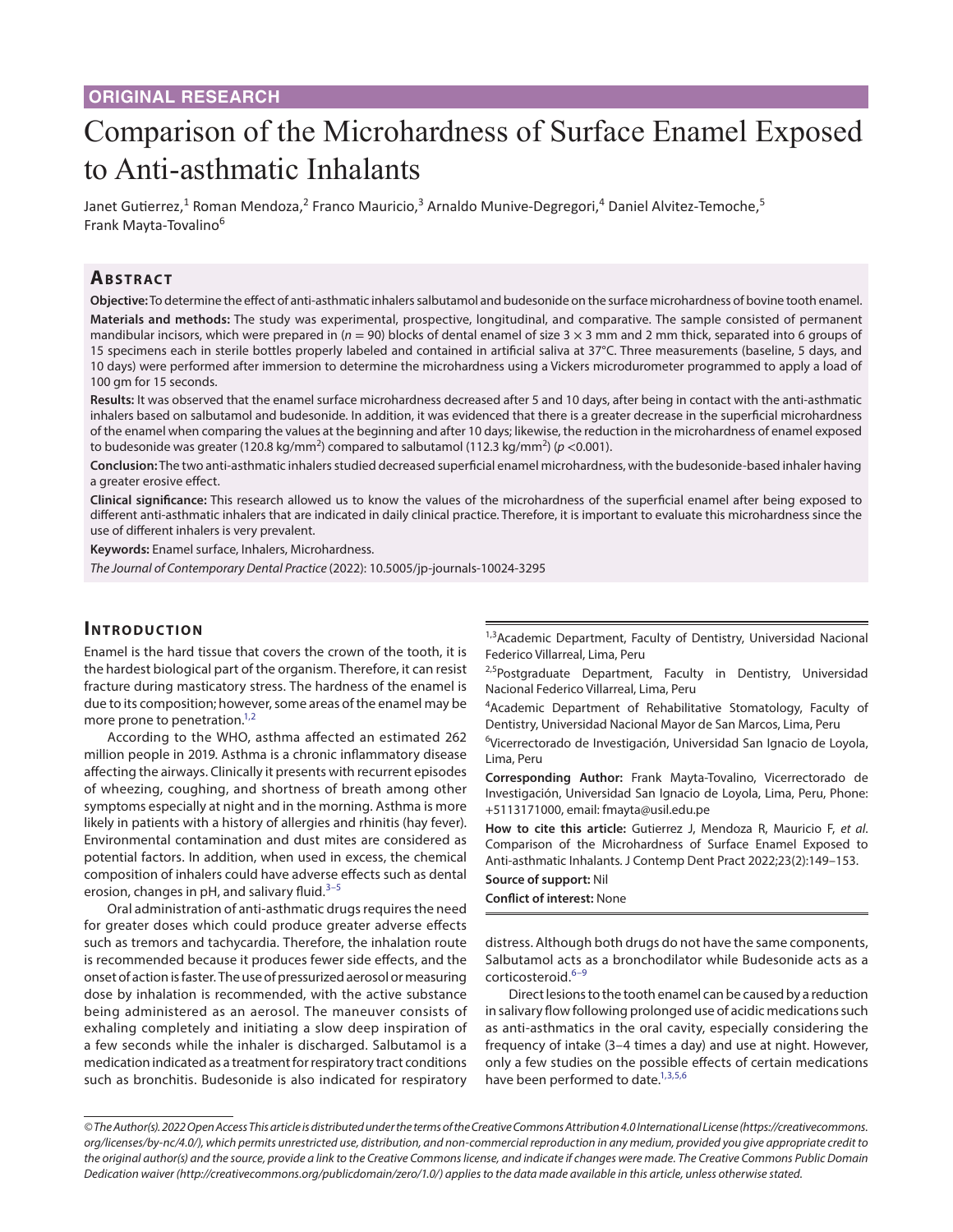

**Fig. 1:** Freshly extracted bovine permanent mandibular incisor teeth

<span id="page-1-0"></span>Therefore, the aim of this study was to determine the *in vitro* effect of anti-asthmatic inhalers salbutamol and budesonide on the superficial microhardness of tooth enamel.

## **MATERIALS AND METHODS**

#### **Study Design**

This study was carried out in the Laboratory of the Faculty of Dentistry of the UNFV in January 2018. The study was experimental *in vitro*, comparative, longitudinal, and prospective. The unit of analysis was formed by bovine mandibular incisors. The sample size was calculated using the means comparison formula using the Stata® V.15.0 software, for which an  $\alpha$  of 0.05 and a  $\beta$  of 0.8 were used, determining an  $(n = 90)$  enamel specimens of dental pieces.

Inclusion criteria were bovine permanent mandibular incisor teeth recently extracted and in good condition. On the other hand, the exclusion criteria were teeth with anomalies in the dental enamel and/or with fractures or dental caries.

The groups were divided into 6 subgroups of 15 specimens each as follows:

Group I: Bovine teeth submitted to Salbutamol, Ventolín Inhal® (Baseline)

Group II: Bovine teeth submitted to Salbutamol, Ventolín Inhal® (Day 5)

Group III: Bovine teeth submitted to Salbutamol, Ventolín Inhal® (Day 10)

Group IV: Bovine teeth submitted to Budesonide, Neumocort (Baseline)

Group V: Bovine teeth submitted to Budesonide, Neumocort (Day 5)

Group VI: Bovine teeth submitted to Budesonide, Neumocort (Day 10)

#### **Preparation of Specimens**

Recently extracted bovine permanent mandibular incisors were selected and placed in an isotonic physiological solution to maintain hydration, and then stored at 37°C ([Fig. 1\)](#page-1-0). The incisors were cut into 90 blocks of  $3 \times 3$  mm and 2 mm thick tooth enamel using 0.25 µm diamond disks on the vestibular faces. The transparent acrylic specimens were fabricated using a circumferential mold of 1 cm diameter by 1 cm thickness. The samples were constructed with dimensions of 3  $\times$  3 mm in height and 2 mm in thickness, then these were placed in the solutions to be evaluated for 5 and 10 days, respectively. The samples were only removed to subsequently evaluate the surface microhardness of the enamel after 5 and 10 days (group S: Salbutamol and group B: Budesonide).

### **Demineralization**

Demineralization was performed with a solution based on 50 mL/L of acetic acid, 3 mmol/L of calcium, and 3 mmol/L of phosphate with a pH of 4.5. Then the neutral solution based on calcium and phosphate was applied. Finally, each sample was immersed for 30 minutes twice a day. Between each immersion, each sample was rinsed with distilled water for approximately 2–3 minutes.<sup>[9](#page-3-5)</sup> This procedure was performed twice daily for 7 days. Then, on the 5th and 10th day, the surface microhardness of the samples was measured again following the same method applied for the initial measurement.

#### **Surface Microhardness**

The specimens were separated into groups, each in sterile bottles properly labeled containing artificial saliva and at 37°C. The data were collected before exposing the specimens to the anti-asthmatic inhalers through the Vickers Microhardness test (25 gm load for 10 seconds), $9$  measuring the initial superficial microhardness of the enamel in the laboratory. These dental enamel specimens showed no cracks or fracture lines when viewed under a 400-magnification microscope incorporated into the microdurometer. Three initial measurements were performed to determine the average of the initial microhardness using the laboratory's LG HV-100 microdurometer. Three measurements were made according to ISO 28399-2011 and recorded as values in kg/mm<sup>2</sup>.

#### **Statistical Analysis**

The database was developed in Excel, and the statistical analysis of the data was performed with the Stata® V15.0 statistical software. Then to decide the application of the type of statistical test that we will use, the difference in means was contrasted, and the Shapiro– Wilk normality test was applied for each of the 6 groups. Therefore, it was decided to use parametric tests (Student's *t*) for related samples, ANOVA, and Bonferroni as a *post hoc* test, establishing a level of significance of *p* <0.05.

## **Re s u lts**

In [\(Fig. 2](#page-2-0)), the tooth enamel exposed to the Salbutamol group in the three stages (baseline, day 5, and day 10) had a greater surface microhardness of 316  $\pm$  41.6, 223.1  $\pm$  37.5, and 203  $\pm$  34.4 kg/mm<sup>2</sup>, respectively. However, the enamel microhardness was lower in bovine teeth that were exposed to Budesonide in the three evaluation times (baseline, day 5, and day 10), because they only had values of 270  $\pm$  37.2, 169.7  $\pm$  25.0, and 149.2  $\pm$  24.8 kg/mm<sup>2</sup>, respectively.

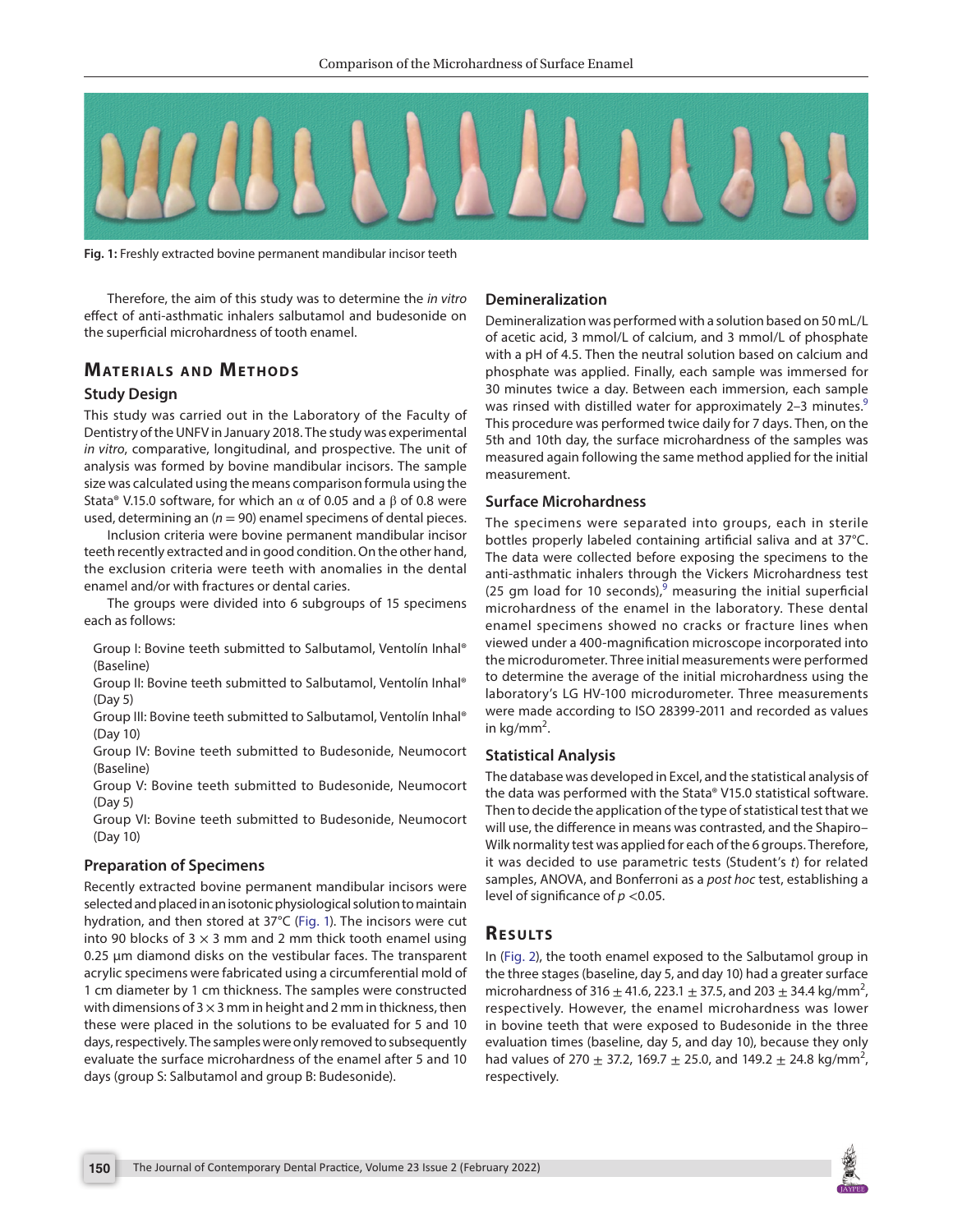

<span id="page-2-0"></span>**Fig. 2:** *In vitro* comparison of enamel surface microhardness

<span id="page-2-1"></span>**Table 1:** Effect of antiasthmatics on enamel microhardness according to time

| Group      | Time     | Mean  | <b>SD</b> | Min   | Max   |       | **      | ***     |
|------------|----------|-------|-----------|-------|-------|-------|---------|---------|
| Salbutamol | Baseline | 316.0 | 41.6      | 264.7 | 391.2 |       |         | < 0.001 |
|            | Day 5    | 223.1 | 37.5      | 172.5 | 286.9 | >0.05 | < 0.001 | < 0.001 |
|            | Day 10   | 203.7 | 34.4      | 155.2 | 265   |       |         | < 0.001 |
| Budesonide | Baseline | 270.0 | 37.2      | 197.0 | 340.0 |       |         | < 0.001 |
|            | Day 5    | 169.7 | 25.0      | 137.7 | 219.1 | >0.05 | < 0.001 | < 0.001 |
|            | Day 10   | 149.2 | 24.8      | 122.9 | 211.0 |       |         | < 0.001 |

Significance level (*p <*0.05); <sup>\*</sup>Shapiro-Wilk test; all groups presented normal distribution, so it was decided to use parametric tests in inferential statistics;<br>\*\*ANOVA test; \*\*\*Bonferroni (*post hoc* test)

When evaluating the normal distribution of the data, it was evident that all groups presented homogeneity because a *p*>0.05 was obtained. Significant differences were observed on comparing the superficial enamel microhardness at baseline and at days 5 and 10 (*p* <0.001). Similarly, the teeth exposed to budesonide showed a *p*-value of <0.001 for the 3 evaluation times ([Table 1](#page-2-1)).

Finally, the inference of the present study according to the results obtained was that the Bonferroni *post hoc* test showed statistically significant differences on comparing the 6 groups exposed to both salbutamol and budesonide (*p* <0.001) ([Table 1\)](#page-2-1).

## **Dis c u s sio n**

Usually, oral liquid drugs and aerosols are prescribed more frequently in clinical activity, however, these usually contain certain additives such as sucrose, fructose, and/or glucose, which can exacerbate the bacterial fermentation process by releasing acids and consequently lowering the pH of the dental biofilm, increasing the risk of ionic degradation of hydroxyapatite crystals, thereby increasing the risk of caries.<sup>10-12</sup> The effects of this type of medication are described in some studies in which Salbutamol, which has a pH of 3.6, was evaluated and found to favor enamel dissolution. Likewise, in our study, it was observed that the enamel surface exposed to this drug also presented a decrease in the superficial microhardness of the enamel. This erosive effect found corroborates previous *in vitro* studies, which showed that acidic medications can reduce the microhardness of tooth enamel.<sup>1,[3,](#page-3-2)[6](#page-3-4),[9](#page-3-5)[,12](#page-3-7)</sup> This potential erosive effect of salbutamol sulfate can be explained by low pH, presence of citric acid, high titratable

acidity, low-capacity damping, and presence of ethyl alcohol in its formulation.<sup>1[,12](#page-3-7)</sup>

Because liquid oral medications and chronic diseases are generally recommended, however, they are consumed daily for prolonged periods. Acids are commonly used as buffering agents to maintain chemical stability, and thus improve the presentation of flavor. *In vitro* studies have shown that acidic medications can reduce the hardness of enamel because they influence the roughness of enamel, however, little is known about the effect of oral medications on dental surfaces under erosive conditions.<sup>[3,](#page-3-2)[13,](#page-3-8)[14](#page-3-9)</sup>

Several studies observed a substantial loss of enamel with the use of certain medications with characteristics that could increase their erosive potential (low endogenous pH and high titratable acidity), probably due to the presence of citric acid.<sup>[4,](#page-3-10)[6](#page-3-4)</sup> For example, in some studies the immersion of enamel into a neutral solution for 21 hours a day was not enough to avoid demineralization by two 30-minute immersions in the drugs studied. These findings are like those of the study by Costa et al.,<sup>[6](#page-3-4)</sup> which showed a significant decrease in the primary enamel surface after a pH cycle and 3 minutes of 5 dives in an antihistamine syrup. In addition, nocturnal use of the antihistamine Claritin D® showed a significant change in surface microhardness, like that found in the present study and others.[4](#page-3-10),[6](#page-3-4)[,15–](#page-3-11)[17](#page-3-12)

Bovine enamel specimens were used in the present study because of their similarity to human enamel and easy acquisition. It was found that the group exposed to Salbutamol had a greater microhardness surface at baseline and at days 5 and 10 of 316  $\pm$  41.6, 223.1  $\pm$  37.5, and 203  $\pm$  34.4 kg/mm<sup>2</sup>. Similarly, in the study by Scatena et al.<sup>1</sup> microscopy image showed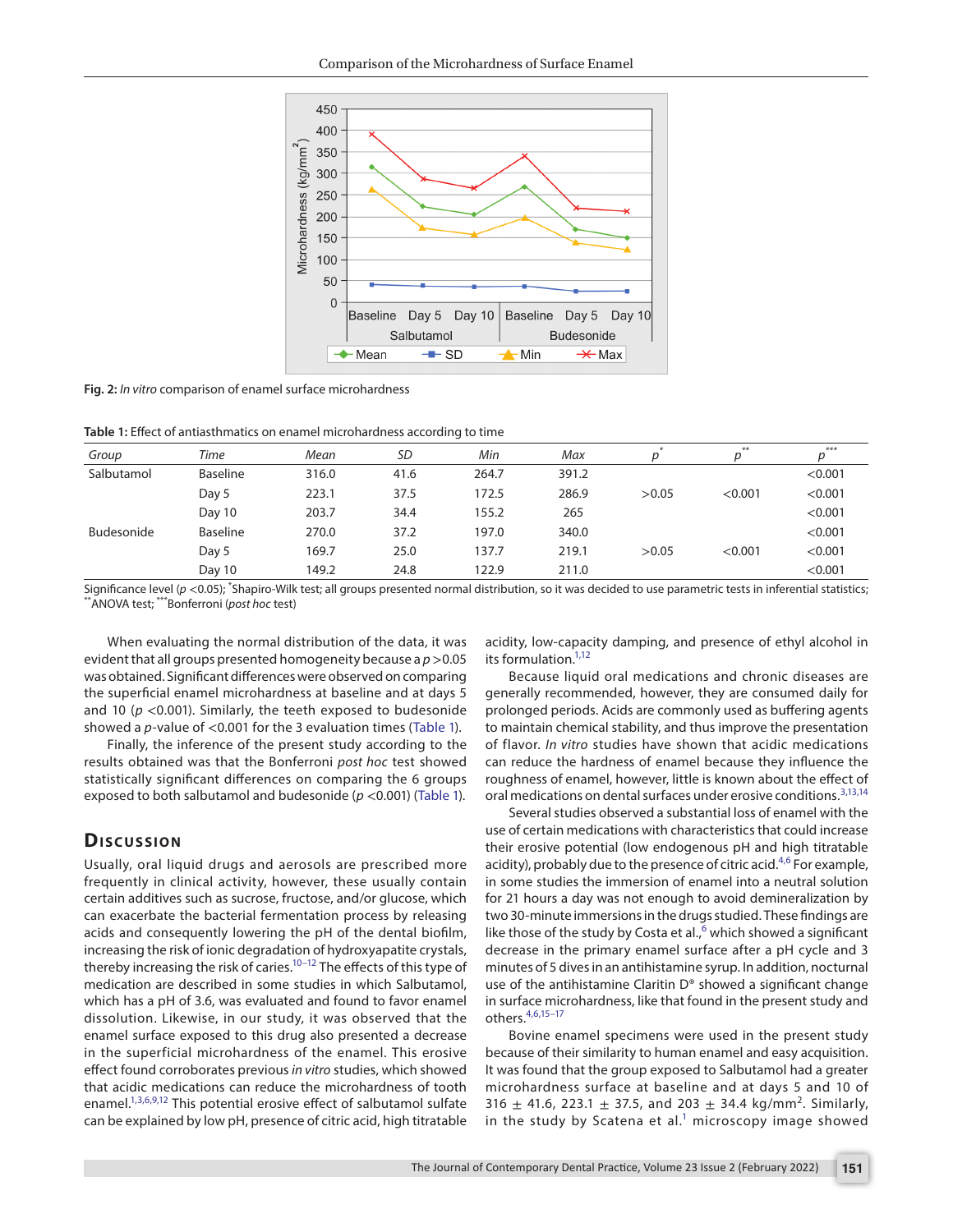erosion of enamel surfaces exposed to the drug, as well as a significant increase in roughness and tissue loss and a significant decrease in microhardness ( $p = 0.0325$ ). Lastly, regarding dentin surfaces, salbutamol sulfate was morphologically found to have an erosive effect *in situ* on primary dentin. Our results coincide with those described by Costa et al.<sup>[6](#page-3-4)</sup> who found that the mean hardness values obtained after the use of this drug were significantly lower than the initial values. On the other hand, Valinoti et al. $3$  reported that the drug Dimetapp® (*Brompheniramine)* showed the highest amount of erosive patterns, while Klaricid® (Clarithromycin) presented *in vitro* protection against acid attacks, perhaps due to its mineral content and viscosity. Furthermore, the study by Farag et al.<sup>10</sup> described an association between the absence of asthma and the severity of dental erosion ( $p = 0.03$ ) compared with nonasthmatic patients. Finally, according to the study by da Costa et al., $^6$  $^6$ the action of a pediatric drug like budesonide with low pH and high acidity in the primary enamel could induce erosions. In agreement with other studies, $18-21$  our results also showed that anti-asthmatic drugs modify the morphology and/or resistance of the enamel.

The main limitation of this research was the difficulty in reproducing the clinical simulations because the design was experimental *in vitro*; [22](#page-4-1) however, some situations in the oral cavity involving the chronic use of medications such as antihistamines, which may be highly acidic, can also reduce salivary flow. The type of teeth is also an important limitation since only bovine incisors were used in an *in vitro* study. Another major limitation was that only two types of anti-asthmatic medications were evaluated due to logistical resources, which may leave a certain gap in the understanding of the behavior of tooth enamel with other asthma medications. Nonetheless, this study included two antiasthmatic drugs presenting fewer adverse effects compared to others, and the results described may be useful for both adult and child populations receiving dental care.

Finally, further studies over a longer study period are needed to evaluate the effects of anti-asthmatic inhalers of similar properties to those used in our study on enamel microhardness. Moreover, future *in situ* studies would provide more real-life results considering the biological factors present in the mouth. In addition, mouthwash might be used after the application of the inhaler, to decrease the acidity of the enamel surface and to determine whether this might prevent a significant loss of enamel surface microhardness. This can generate stress in the patients affecting the occlusion.<sup>[23](#page-4-2)</sup>

# **CONCLUSION**

In summary, the limitations of this *in vitro* study concluded that both salbutamol and budesonide inhalers at 5 and 10 days of use decreased enamel surface microhardness, however, the budesonide-based inhaler had the greatest erosive effect. Therefore, care must be taken at the time of use, since the erosive effect is directly proportional to the advance of time.

## **ACKNOWLEDGMENTS**

Authors would like to thank the Faculty of Dentistry of the *Universidad Nacional Federico Villarreal*.

## **REFERENCES**

<span id="page-3-0"></span>1. Scatena C, de Mesquita-Guimarães KSF, Galafassi D, et al. Effects of a potentially erosive antiasthmatic medicine on the enamel and dentin of primary teeth: an in situ study. Microsc Res Tech 2018;81(9): 1077–1083. DOI: 10.1002/jemt.23074.

- <span id="page-3-1"></span>2. Ho S-W, Lue K-H, Ku M-S. Allergic rhinitis, rather than asthma, might be associated with dental caries, periodontitis, and other oral diseases in adults. PeerJ 2019;7:e7643. DOI: 10.7717/peerj.7643.
- <span id="page-3-2"></span>3. Valinoti AC, Pierro VSDS, Da Silva EM, et al. In vitro alterations in dental enamel exposed to acidic medicines. Int J Paediatr Dent 2011;21(2):141–150. DOI: 10.1111/j.1365-263X.2010.01104.x.
- <span id="page-3-10"></span>4. Hatipoğlu Ö, Pertek Hatipoğlu F. Association between asthma and caries-related salivary factors: a meta-analysis. J Asthma 2022;59(1):38–53. DOI: 10.1080/02770903.2020.1826045.
- <span id="page-3-3"></span>5. Gomes RNS, Bhattacharjee TT, Carvalho LFCS, et al. ATR-FTIR spectroscopy and μ-EDXRF spectrometry monitoring of enamel erosion caused by medicaments used in the treatment of respiratory diseases. Microsc Res Tech 2018;81(2):220–227. DOI: 10.1002/ jemt.22970.
- <span id="page-3-4"></span>6. Costa CC, Almeida IC, Costa Filho LC. Erosive effect of an antihistamine-containing syrup on primary enamel and its reduction by fluoride dentifrice. Int J Paediatr Dent 2006;16(3):174–180. DOI: 10.1111/j.1365-263X.2006.00713.x.
- 7. Eversole SL, Saunders-Burkhardt K, Faller RV. Erosion prevention potential of an over-the-counter stabilized SnF2 dentifrice compared to 5000 ppm F prescription-strength products. J Clin Dent 2015;26(2):44–49. PMID: 26349125.
- 8. Chellaih P, Sivadas G, Chintu S, et al. Effect of anti-asthmatic drugs on dental health: a comparative study. J Pharm Bioallied Sci 2016;8 (Suppl 1):S77–S80. DOI: 10.4103/0975-7406.191973.
- <span id="page-3-5"></span>9. Soares DN, Valinoti AC, Pierro VSS, et al. Cross-sectional microhardness of bovine enamel subjected to three paediatric liquid oral medicines: an in vitro study. Eur Arch Paediatr Dent 2012;13(5):261–265. DOI: 10.1007/BF03262882.
- <span id="page-3-6"></span>10. Farag ZHA, Awooda EM. Dental erosion and dentin hypersensitivity among adult asthmatics and non-asthmatics hospital-based: a preliminary study. Open Dent J 2016;10:587-593. DOI: 10.2174/1874210601610010587.
- 11. Arafa A, Aldahlawi S, Fathi A. Assessment of the oral health status of asthmatic children. Eur J Dent 2017;11(3):357–363. DOI: 10.4103/ejd. ejd\_65\_17.
- <span id="page-3-7"></span>12. Scatena C, Galafassi D, Gomes-Silva JM, et al. In vitro erosive effect of pediatric medicines on deciduous tooth enamel. Braz Dent J 2014;25(1):22–27. DOI: 10.1590/0103-6440201302344.
- <span id="page-3-8"></span>13. Bozejac BV, Stojšin I, Ðuric M, et al. Impact of inhalation therapy on the incidence of carious lesions in patients with asthma and COPD. J Appl Oral Sci 2017;25(5):506–514. DOI: 10.1590/1678-7757-2016- 0147.
- <span id="page-3-9"></span>14. Friesen LR, Bohaty B, Onikul R, et al. Is histologic esophagitis associated with dental erosion: a cross-sectional observational study? BMC Oral Health 2017;17(1):116. DOI: 10.1186/s12903-017- 0408-z.
- <span id="page-3-11"></span>15. Alexandria AK, Meckelburg Nde A, Puetter UT, et al. Do pediatric medicines induce topographic changes in dental enamel? Braz Oral Res 2016;30:S1806.
- 16. Tootla R, Kotru G, Connolly MA, et al. Asthma inhalers and subsurface enamel demineralisation: an in situ pilot study. Eur J Paediatr Dent 2005;6(3):139–143. PMID: 16216094.
- <span id="page-3-12"></span>17. Godara N, Khullar M, Godara R, et al. Evaluation of cariogenic potential of dry powder inhalers: a case-control study. Lung India 2013;30(2):113–116. DOI: 10.4103/0970-2113.110418.
- <span id="page-3-13"></span>18. Boskabady M, Nematollahi H, Boskabady MH. Effect of inhaled medication and inhalation technique on dental caries in asthmatic patients. Iran Red Crescent Med J 2012;14(12):816–821. DOI: 10.5812/ ircmj.4658.
- 19. Tootla R, Toumba KJ, Duggal MS. An evaluation of the acidogenic potential of asthma inhalers. Arch Oral Biol 2004;49(4):275–283. DOI: 10.1016/j.archoralbio.2003.11.006.
- 20. Hagedorn C, Kässner F, Banik N, et al. Influence of salmeterol/ fluticasone via single versus separate inhalers on exacerbations